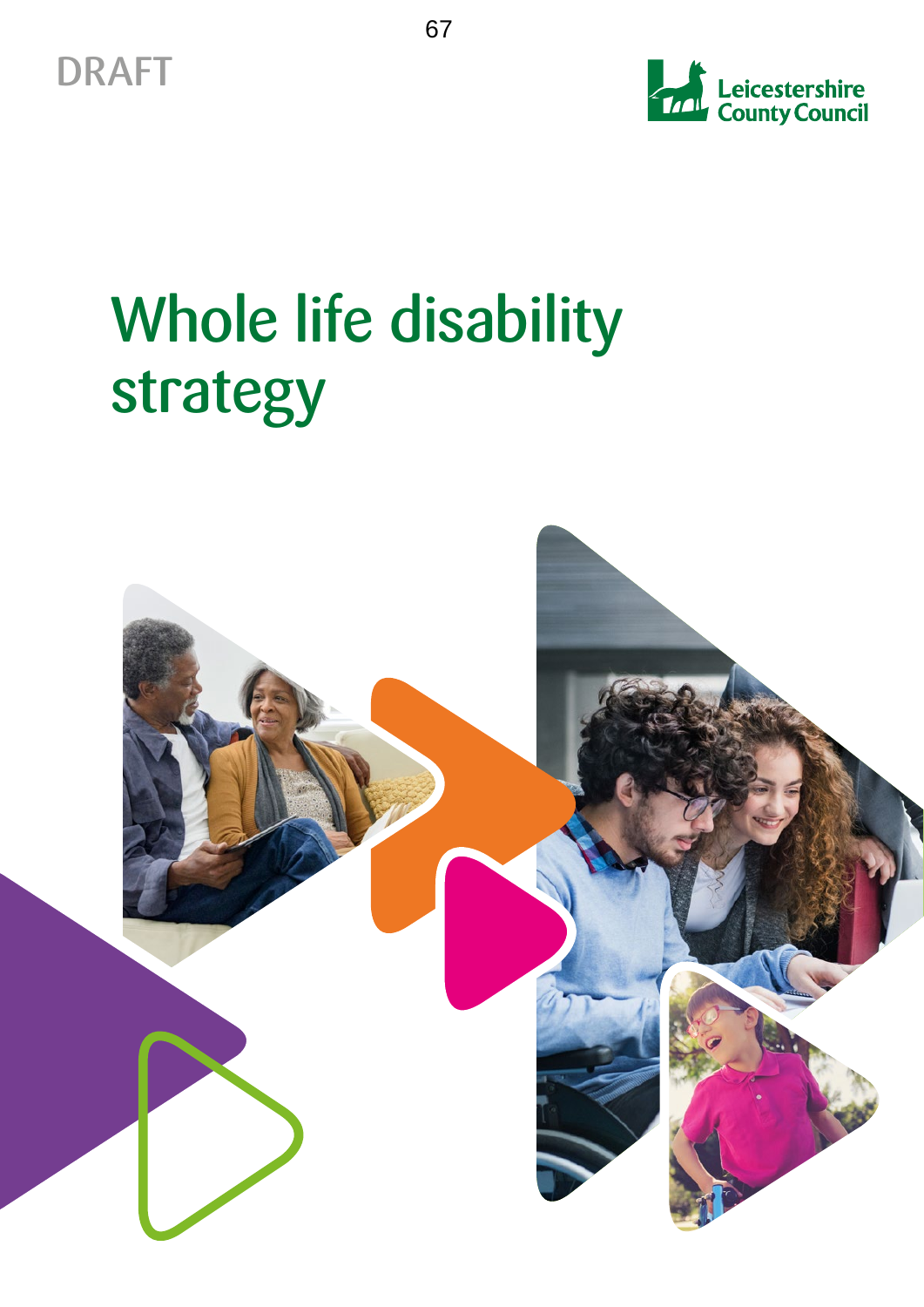## DRAFT



## **Contents**

| Foreword                                                        |    |
|-----------------------------------------------------------------|----|
| The purpose of the strategy                                     | 4  |
| Introduction                                                    | 5  |
| The context for Leicestershire's strategy                       | 6  |
| 12 pillars of independence                                      |    |
| What are we doing about the concerns raised by disabled people? | 12 |
| What next?                                                      | 15 |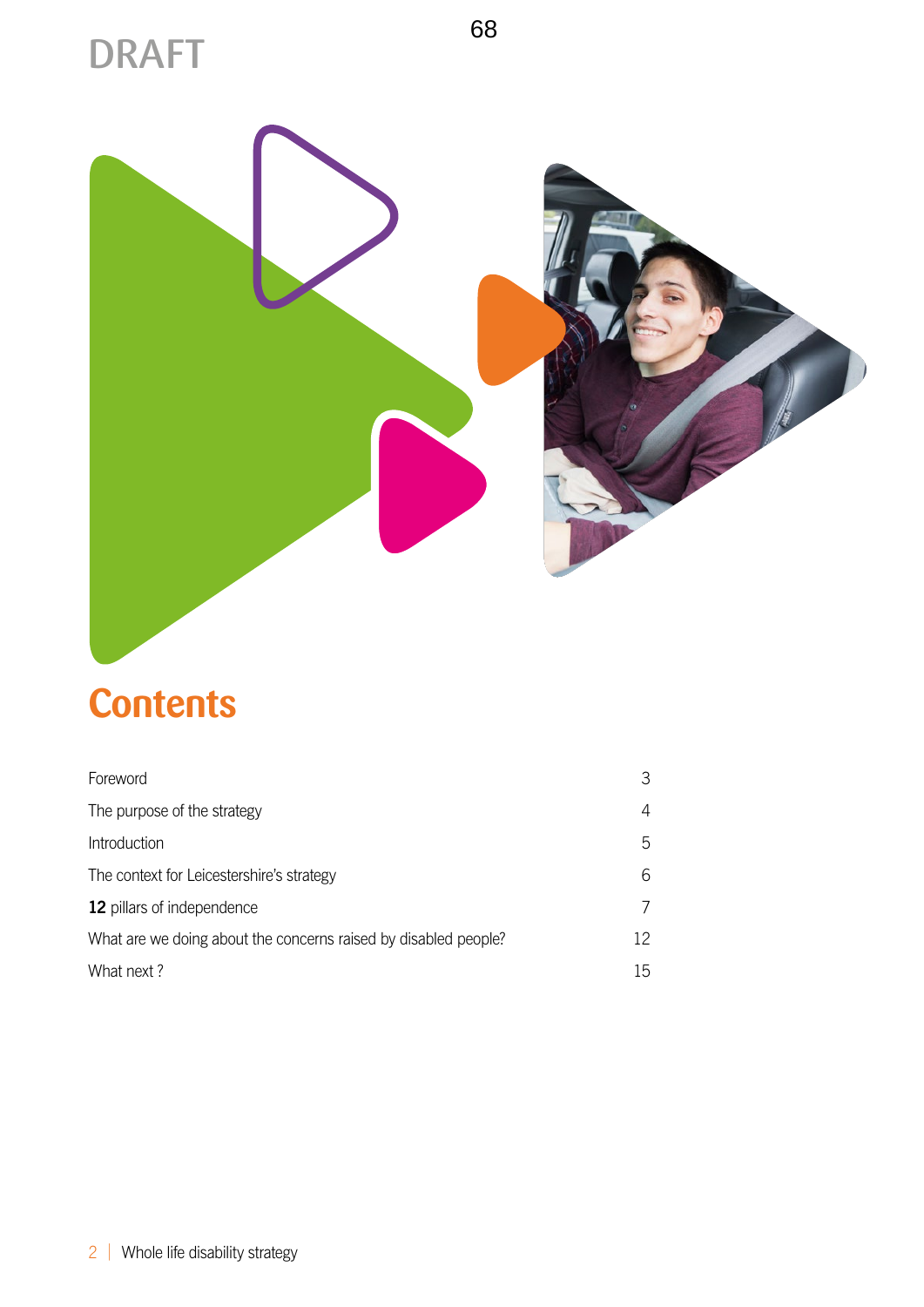## <span id="page-2-0"></span>**Foreword**

### We are proud to present, Leicestershire County Council's, first whole life disability strategy that sets out an initial plan for how disabled people can live happy, independent, and successful lives.

Joining together Children and Adult health and social care services, Leicestershire demonstrates how important we feel this agenda is and how we believe, by working together, we can achieve more for disabled people and their families.

An estimated 210,000 (20%) of residents in Leicester, Leicestershire, and Rutland have some form of disability or long term health problem<sup>1</sup>: each and every one of those people deserves to be able to access support, develop their skills and to meet life's challenges, and make the most of their opportunities.

We want disabled people to be independent and equal in society, have choice and control over their own lives. Disability should never be a barrier to live a happy, independent, and successful life. Our aim for this strategy is to support removing barriers for all types of disability through challenging and changing attitudes and understanding that this is everyone's responsibility.



**Richard Blunt** Cabinet lead member for Adults and Communities



**Ivan Ould** Cabinet lead member for Children and Family Services

1 Source: [https://assets.publishing.service.gov.uk/government/uploads/system/uploads/attachment\\_data/file/692771/family](https://assets.publishing.service.gov.uk/government/uploads/system/uploads/attachment_data/file/692771/family-resources-survey-2016-17.pdf)[resources-survey-2016-17.pdf.](https://assets.publishing.service.gov.uk/government/uploads/system/uploads/attachment_data/file/692771/family-resources-survey-2016-17.pdf)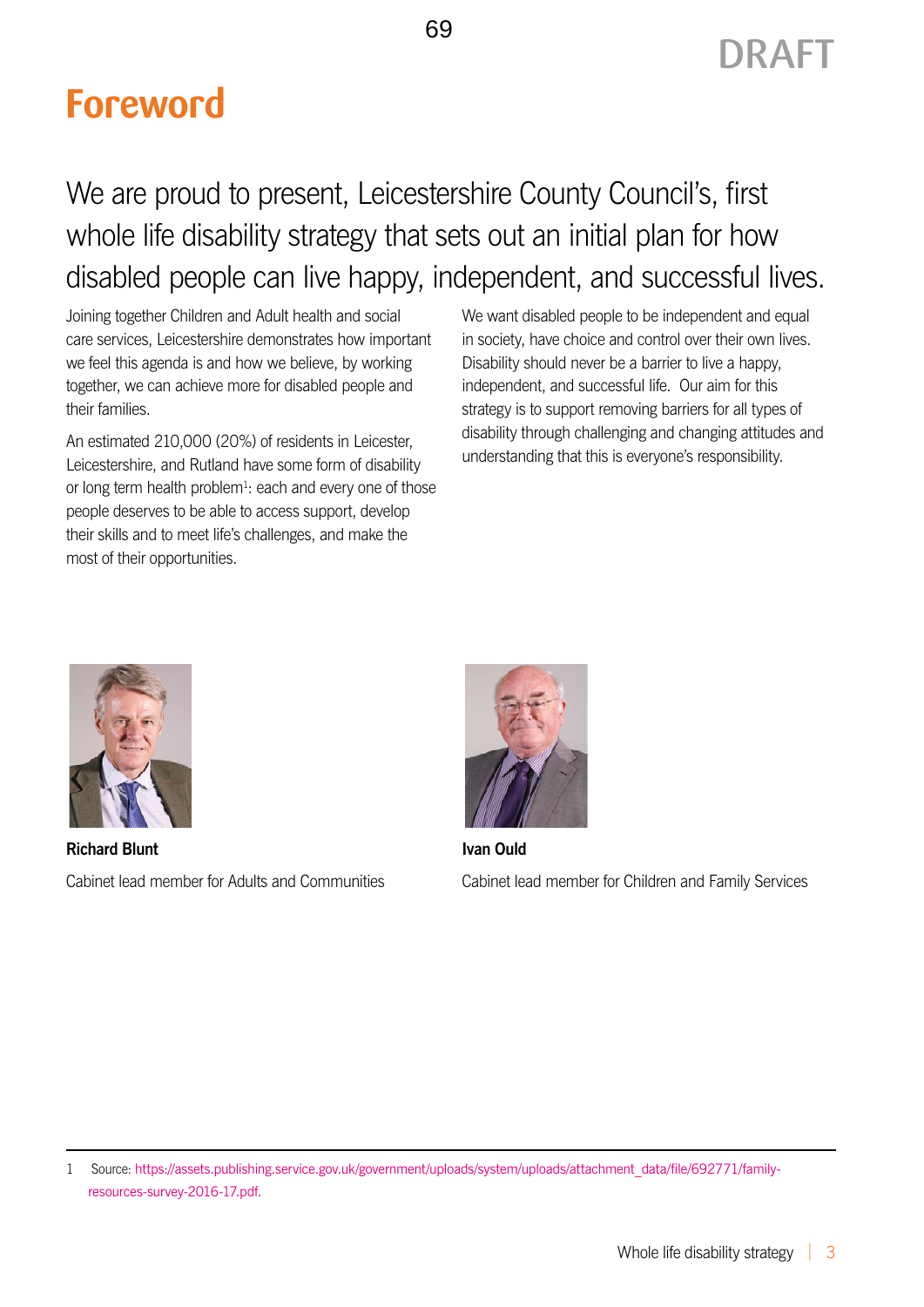## <span id="page-3-0"></span>**The purpose of the strategy**  DRAFT

### The whole life disability strategy supports the integration of health and social care services for disabled people within Leicestershire.

This strategy has been co-produced with disabled people and statutory health and social care services. Building on the best practice in the statutory services the strategy establishes that co-production will be adopted as the way in which services will work with disabled people, their parents and carers going forward.

The strategy identifies the key concerns disabled people have around the support they receive from health and social care services and details the initial response from these services in addressing the concerns raised.

This document does not provide a comprehensive list of all the services available for disabled people, but responds to the themes clearly expressed by disabled people as we have engaged with them in the development of this work.

Our strategy is about everyone: disabled children and adults; family members; carers; friends; neighbours; employers; educators; decision makers; funders and planners. It aims to challenge thinking, change attitudes, and recognises that disability and removing barriers is everyone's responsibility and everyone has an important part to play.

We want disabled people to be independent and equal in society, and have choice and control over their own **lives** 

Throughout this strategy there are a number of direct quotes from disabled people and members of their support networks that were provided through the engagement process.



**Jon Wilson** Director of Adults and Communities



**Paul Meredith** Interim Director, Children and Famiy Services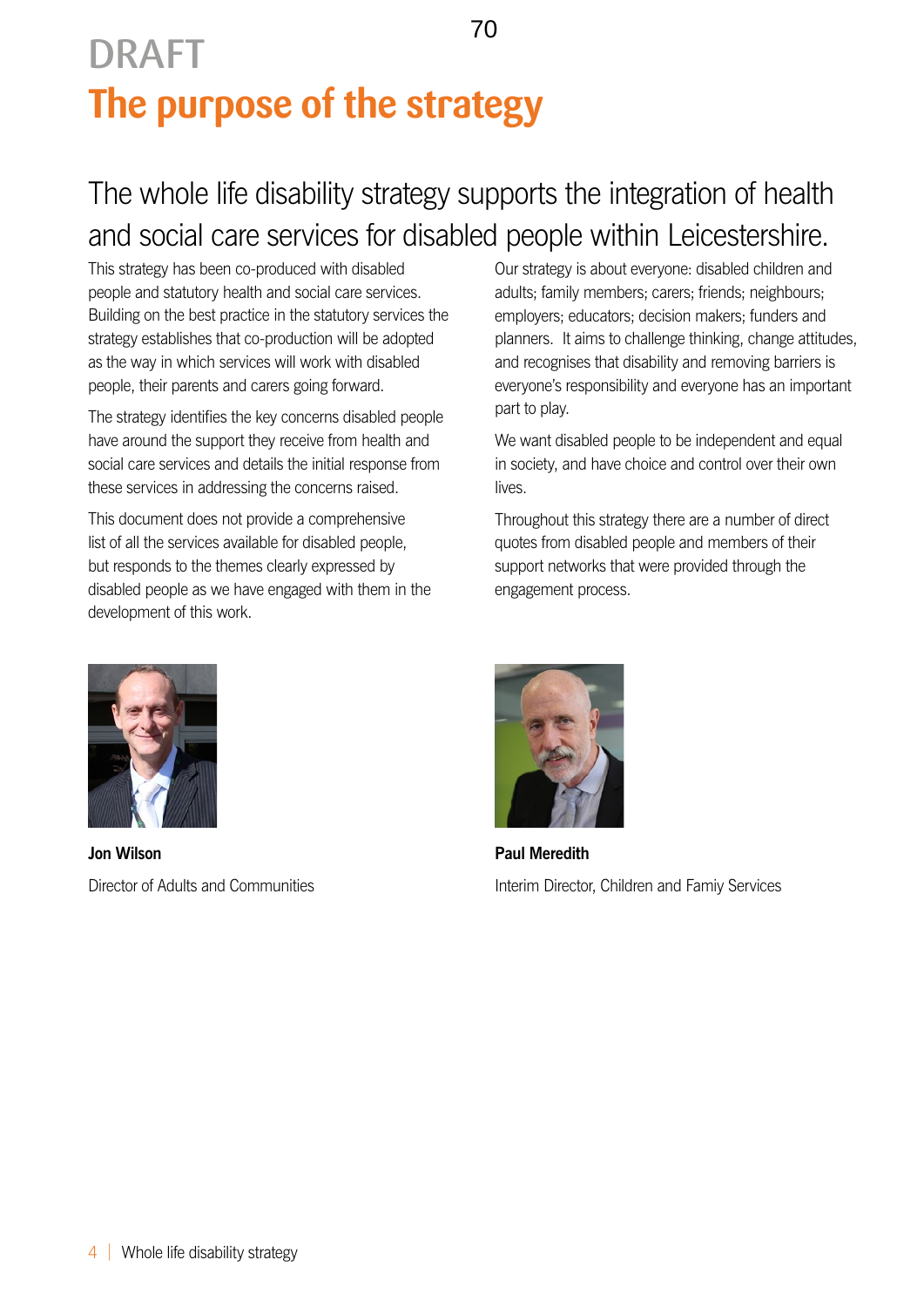## <span id="page-4-0"></span>**Introduction**

#### **Our Vision**

*Leicestershire County Council's Strategic Plan 2018-22: Working together for the benefit of everyone* includes its vision for Leicestershire. We want to have a strong economy that creates the best life chances for all. A place where people are well and safe, living as part of great communities where people enjoy life with maximum independence in quality homes that are affordable. The Whole Life Disability Strategy focuses on how we will deliver these outcomes for disabled people throughout their lives.

The vision starts with the moral imperative that we make sure disabled people living, working, studying, and visiting our communities are supported, empowered, and enabled to live their lives to the full.

Within Leicestershire our aim is to take a whole life approach to ensure that disabled people of any age can live healthy, safe, independent, and fulfilling lives in their own communities. They'll have greater employment opportunities, better health and community relationships, and increasing independence and control over what they want to do and how they wish to be supported.

To deliver our vision, we will:

- Take a Whole Life Approach We will aim to reduce the impact of transition between different ages and stages of life by working with individuals, their families and others who support them, to create a seamless experience.
- Focus on early help, intervention, integration, and prevention – Starting at birth we will aim to ensure that disabled people and their families will have access to the right information and support to enable them to be actively included within their local communities. We aim to ensure they are supported to start developing the skills they will need to lead a more independent life.

• Promote Personalisation and Progression – Services will demonstrate how they are responding to meeting the identified outcomes of everyone they support, and how they can demonstrate when they are met.

DRAFT

- Champion increased independence and employment – People should be able to live, work and be active contributors in their community, making the best use of their own and other available resources and opportunities.
- Promoting Choice and Control with shared responsibility and community resilience – People should be able to exercise choice and control over as many matters as they can, but with these rights goes responsibility. We will be adopting a strengthsbased approach that takes account of informal as well as formal networks of support to link people into their own community capacity rather, than wrap services around them.
- This strategy sets out, initially, how the statutory agencies will work together with disabled people, their families and others who support them to make the vision a reality.

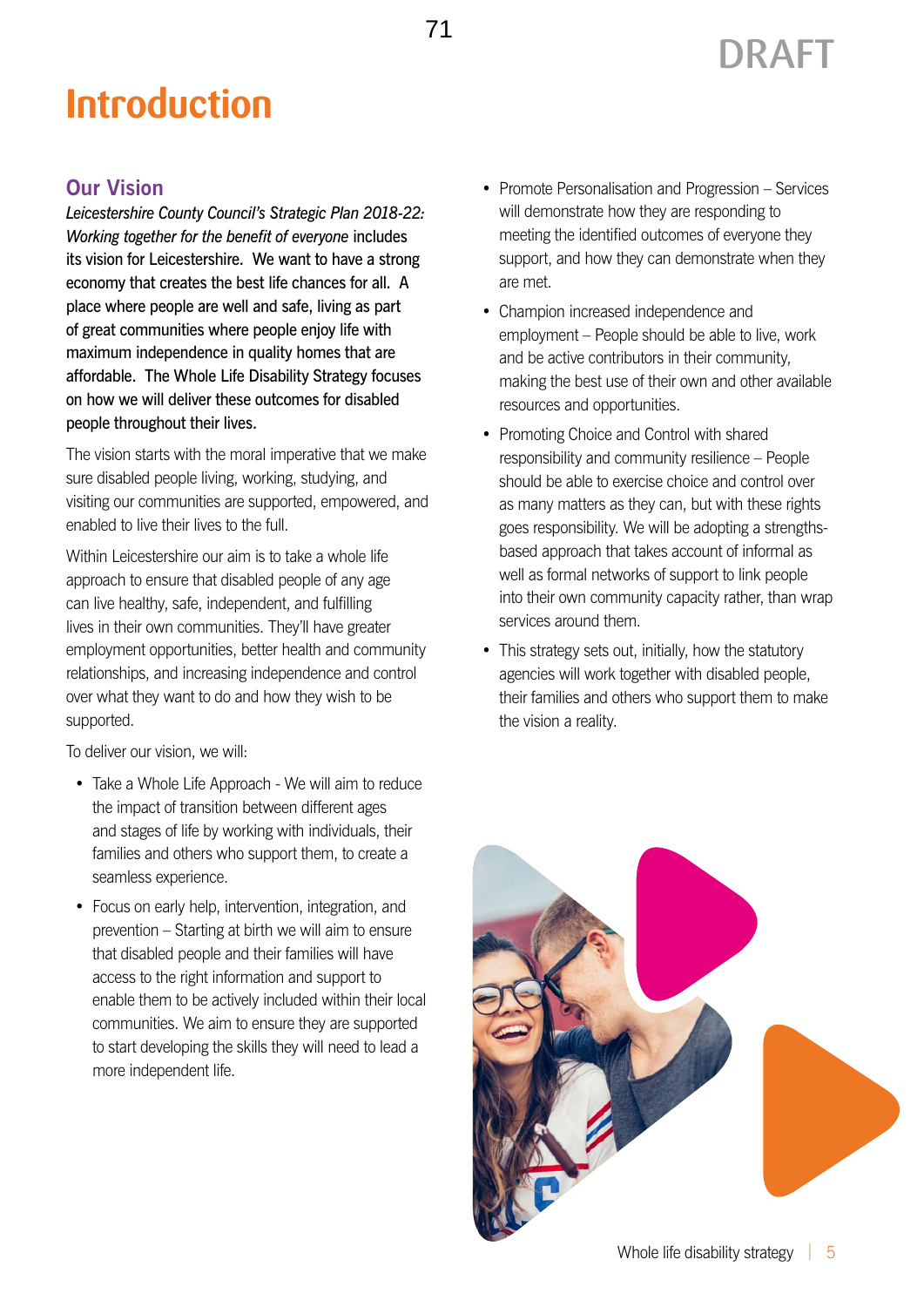### <span id="page-5-0"></span>**The context for Leicestershire's strategy** DRAFT 72

Our strategy is aligned with the many forms of legislation and policy relating to disability, equality and improving the quality of life for disabled people.

We have been keen to establish foundations for the work that are relevant to disabled people, parents, carers, and professionals working within the field. The elements considered below now form foundations for the final strategy as they have been widely accepted in the engagement process by disabled people.

#### **Definition of disability**

The definition of disability adopted and agreed with people through the initial engagement workshops is from the Equality Act 2010. It states:

You are classed as disabled if you have a mental or physical impairment that has a 'substantial' and 'longterm' negative effect on your ability to do normal daily activities.

'Substantial' is more than minor or trivial, e.g. it takes much longer than it usually would to complete a daily task like getting dressed.

'Long term' means 12 months or more, e.g. breathing condition developed because of a lung infection.

People with progressive conditions (ones that get worse over time) can be classed as disabled.

#### **Social model of disability**

Through the engagement, we explored with people the Social model of disability, a concept which says it is not a person's condition or impairments that disable them, but environmental and societal conventions and the way society is organised that creates barriers and do not accommodate difference and therefore disable people. This model has been widely accepted as positive by people who have participated in the engagement workshops, whilst we adopt this model as a positive statement way of reshaping services, we acknowledge that disabled people have physical, medical, and emotional needs that needs that should never be disregarded

"A whole life disability strategy makes sense, as disability is for life… I need help to know what is going to happen next…" *Teenager*

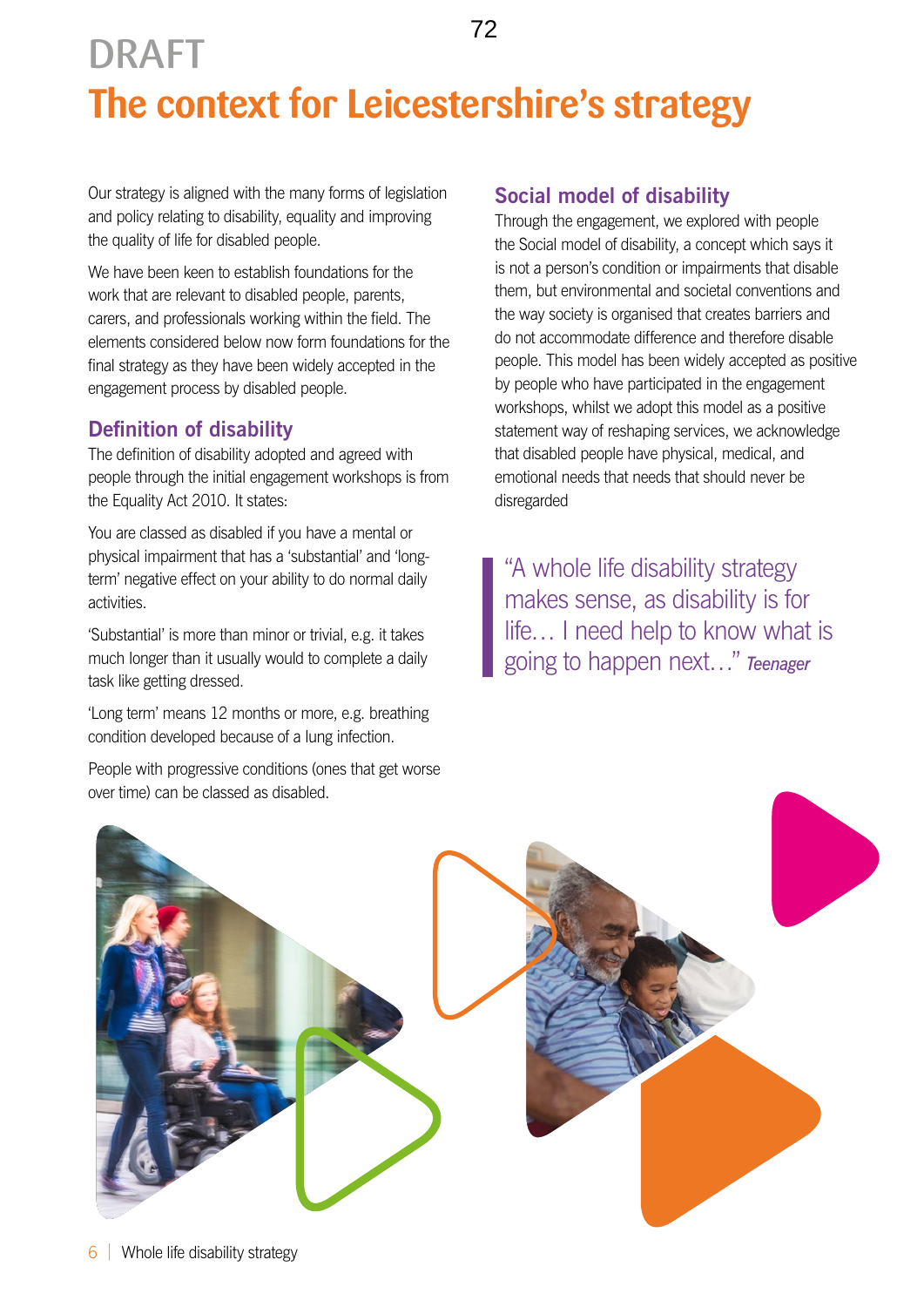<span id="page-6-0"></span>

## **12 pillars of independence**

The initial engagement process was established in a way that allowed us to hear the voice of disabled people and their parents and carers. A very clear message that has influenced all conversations is the desire of people to have greater independence, choice, and control over their lives. To focus thinking around this area we are adopting the 12 pillars of independence, often referred to as the 12 basic rights of disabled people, which state disabled people should have:

- 1. Appropriate and Accessible Information
- 2. An adequate income
- 3. Appropriate and accessible health and social care provisions
- 4. A fully-accessible transport system
- 5. Full access to the environment
- 6. Adequate provision of technical aids and equipment
- 7. Availability of accessible and adapted housing
- 8. Adequate provision of personal assistance
- 9. Availability of inclusive education and training
- 10. Equal opportunities for employment
- 11. Availability of independent advocacy and self-advocacy
- 12. Availability of peer counselling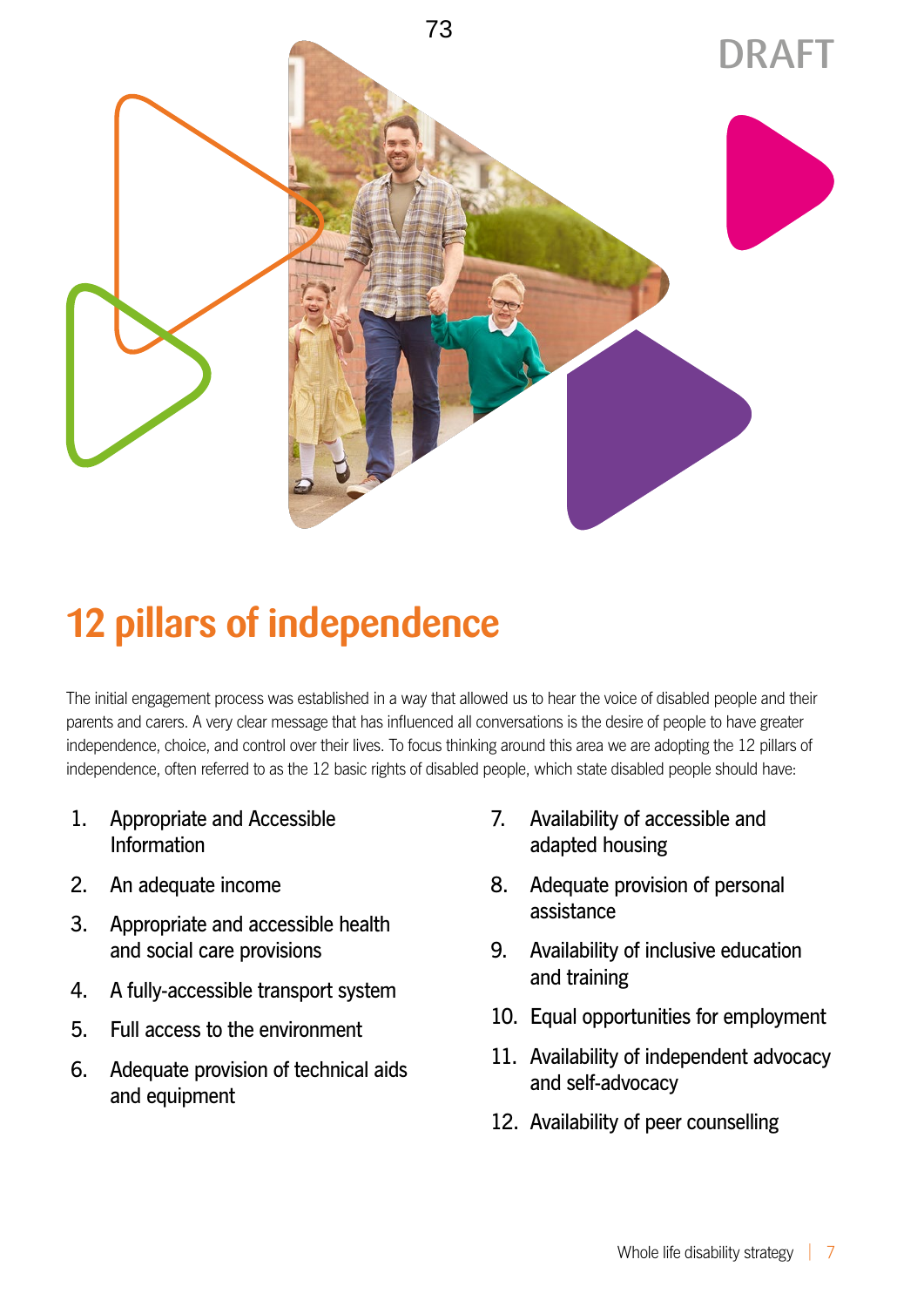## DRAFT

### 74

#### **We expect**

**All** disabled people will need access to good quality, accessible information, advice, and universal services to help **Prevent** need.

**Many** disabled people benefit from early help or targeted support to **Reduce** need later in life.

**Some** disabled people will need help and support quickly, doing this well can **Delay** increased need.

A **Few** people will have need for ongoing support to **Meet** their needs.

#### **Equality Act 2010**

The Equality Act 2010 is a major piece of legislation that brings together and strengthens the various existing pieces of anti-discrimination legislation that have been passed since the 1970s.

Under the Act, disability is one of nine protected characteristics that all public bodies must have due regard to in their policies, procedures and when carrying out activities so as to eliminate discrimination, advance equality of opportunity and foster good relations between different people.

Leicestershire County Council does this through its Equality Strategy which is supported by annual delivery plans setting out specific actions and timescales for completing them.

#### **The United Nations Convention on the Rights of Persons with Disabilities**

The Convention on the Rights of Persons with Disabilities is an international human rights treaty of the United Nations intended to protect the rights and dignity of disabled people. Parties to the Convention are required to promote, protect and ensure the full enjoyment of human rights by disabled people, and ensure that they enjoy full equality under the law. The Convention has served as the major catalyst for viewing disabled people as full and equal members of society with human rights, rather than as objects of charity, medical treatment, and social protection.

"I am autistic, I create computer games, I want to make a computer game that changes the world for me and my friends – can you help me? *Teenage boy* 



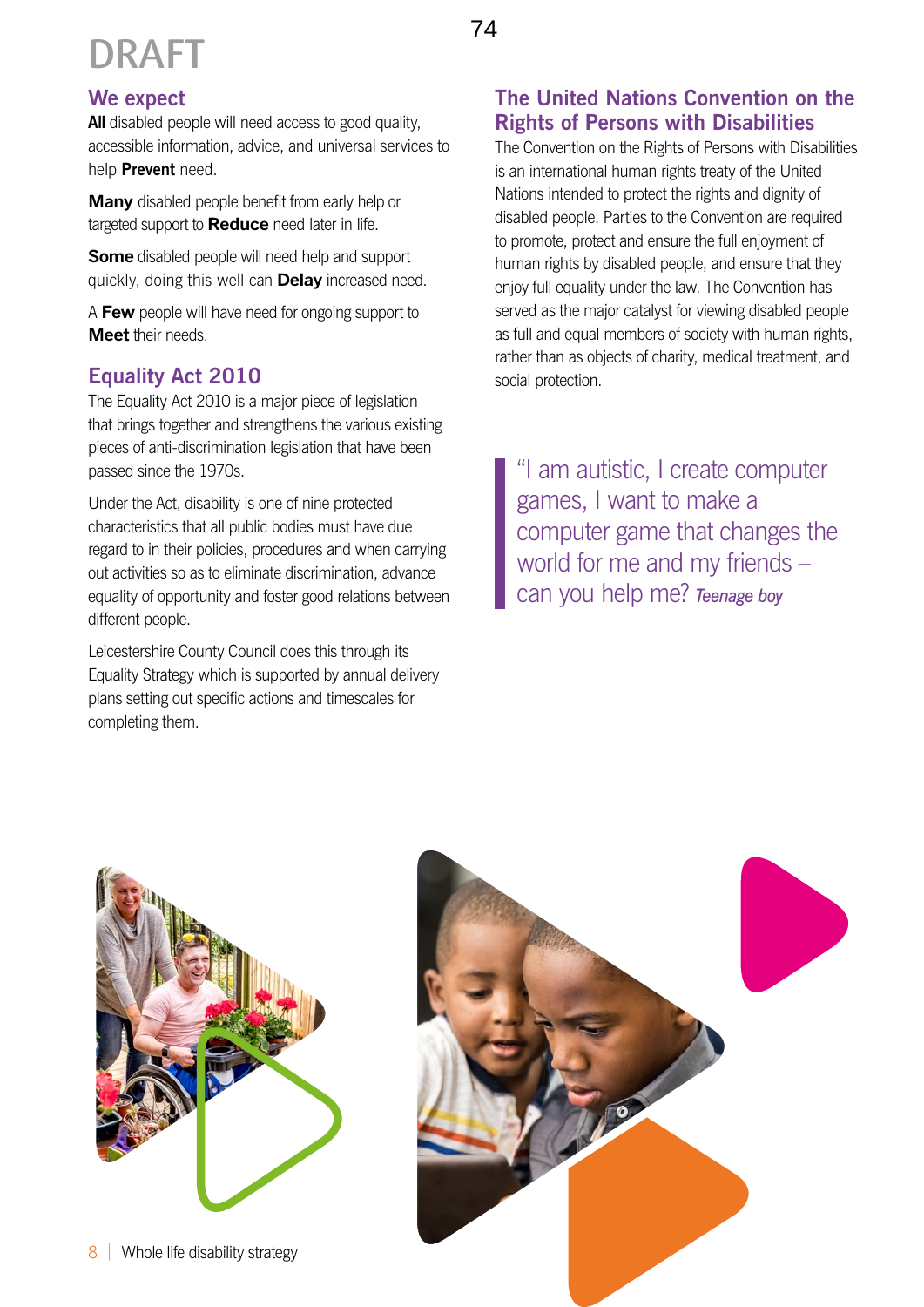### **What we know about people with a disability**

In 2018 there are 65.6m people living in the UK, of these it is estimated that 14.4m people 22% report a disability or long term health problem (8% children, 19% working age adults and 45% pension age adults), an increase from 18.6% in 2011/22 .

In Leicester, Leicestershire, and Rutland (LLR) at the time of the 2011 Census, there were 168,000 usual residents reporting a long-term health problem or disability, which is 16.5% of the population, compared with 18.6% for England<sup>3</sup>. Aligning with 3.5 percentage point increase in national trends it is estimated there are now 210,000 disabled people in LLR, 20% of the 1.1m population.

"We need to work together creatively to ensure existing resources meet the increasing needs presented to us." *Frontline practitioner*

# **Learning Disability**

Medical estimates of learning disability prevalence indicate there are nearly 15,000 people with a learning disability in the County<sup>4</sup>.

DRAFT

The no. of children with Education, Health and Care Plans (EHCPs) has risen by nearly 1000 since 2015, with a total of 3703 children and young people (0-25yrs) with EHC Plans in the County as at March 2018 (SEN 2 Data).

GPs are asked annually how many of the adults on their practice list have a learning disability. The 2016/17 Quality Outcomes Framework shows that 2.1% of Leicestershire's GP registered population had a learning disability. This is significantly lower than the England average of 2.6%5.

People with learning disabilities are more likely to have co-morbid conditions such as autism, mental health conditions, physical and sensory impairments. At the most complex end of the scale of learning disabilities are people who are described as having a "profound and multiple learning disability" (PMLD) or a profound and multiple intellectual disability (PMID).

Government figures in 2017 suggest that 6,655 of school aged pupils with an Education and Health Care Plan in state maintained schools in Leicestershire are identified as having specific, moderate, severe, profound, or multiple learning disabilities. This compares to the East Midlands at 5.5% and England average of 5.2%. In Leicestershire the figure increases to approximately 7,000 with the inclusion of pupils in Independent provision and Further Education6.

- 4 Based upon CCG GP populations 2018- NHS East Leicestershire and Rutland (326713) and NHS West Midlands (391237) at a rate of 2.1%
- 5 Source: Fingertips, PHE, 2017. Available at : <https://fingertips.phe.org.uk/search/learning%20disability>
- 6 Source: Department of Education. SFR37/2017 tables 15, 16,17,18. Available at: [https://www.gov.uk/government/statistics/special](https://www.gov.uk/government/statistics/special-educational-needs-in-england-january-2017)[educational-needs-in-england-january-2017](https://www.gov.uk/government/statistics/special-educational-needs-in-england-january-2017)

<sup>2</sup> Source: DWP, 2017. Available at: [https://assets.publishing.service.gov.uk/government/uploads/system/uploads/attachment\\_data/](https://assets.publishing.service.gov.uk/government/uploads/system/uploads/attachment_data/file/692771/family-resources-survey-2016-17.pdf) [file/692771/family-resources-survey-2016-17.pdf](https://assets.publishing.service.gov.uk/government/uploads/system/uploads/attachment_data/file/692771/family-resources-survey-2016-17.pdf)

<sup>3</sup> Source: 2011 Census, ONS. Available at: https://www.nomisweb.co.uk/census/2011/qs303ew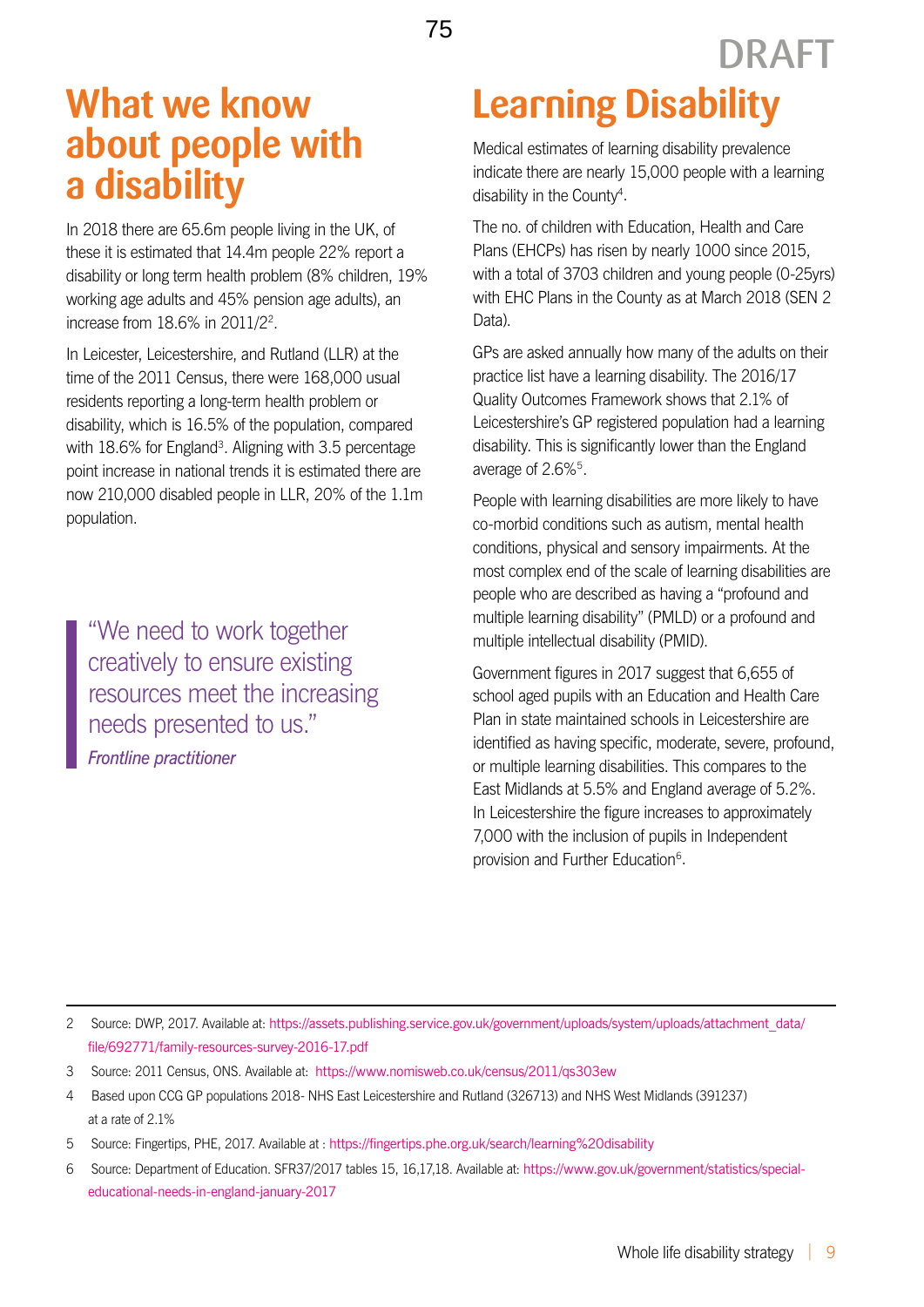## **Carers** DRAFT

At the time of the 2011 Census, 10.4% of the usual resident population of LLR (105,000 people) provided some kind of unpaid care. This is compared with 10.8% in the East Midlands and 10.2% in England. Of these, 2.2% (23,000 people) in LLR provided 50 or more hours per week. This is compared with 2.5% in the East Midlands and 2.4% in England<sup>7</sup>.

Many carers do not think of themselves as a carer and so do not know about the services and support which is available to them highlighted by the fact that just 12,190 people (all ages) were in receipt of Carers Allowance in LLR in 2017<sup>8</sup>. The rising older people population highlights the importance of carers and the services they provide - given that the majority of carers care for older people.

The median age of death of people with learning disabilities in Leicestershire is 57 which is comparable to the population of people with learning disabilities in England, but is significantly worse than the average age of death (75.5) for the general population in the most deprived areas of Leicestershire.

In 2015, 8.7% of children in Leicestershire aged 5-16 were estimated to have a mental health disorder. This is compared to 9.2% for England and 9.4% for East Midlands<sup>9</sup>. The most common problems across the region were conduct disorders, emotional disorders and hyperkinetic disorders.

Data on adult mental health is reported at Clinical Commissioning Group (CCG) level. In 2014/15, 12.2% of the adult population of East Leicestershire and Rutland CCG were estimated to have a common mental health disorder. In West Leicestershire CCG the figure was 11.6% and in Leicester City CCG the figure was 14.8%. In comparison, the rate was 15.6% for England and 14.2% for Central Midlands NHS Region<sup>10</sup>.

**People with a long term health problem or disability are two to three times more likely to develop mental health problems, particularly anxiety and depression. The 2015/16 GP Patient survey found 4.8% of Leicestershire's population report long term mental health problems. In 2016/17, almost 60,000 patients in Leicestershire were recorded with depression on GP practice disease registers. This accounts for 10.6% of the practice population which is significantly higher than England's average of 9.1%11.**

"Everybody is different, how we communicate and understand is different but we all have a voice – please listen!" *Young disabled woman*

<sup>7</sup> Source: 2011 Census, ONS. Available at: <https://www.nomisweb.co.uk/census/2011/qs301ew>

<sup>8</sup> Source: NOMIS, ONS, 2017. Available at: [https://www.nomisweb.co.uk/query/construct/summary.](https://www.nomisweb.co.uk/query/construct/summary.asp?mode=construct&version=0&dataset=116) [asp?mode=construct&version=0&dataset=116](https://www.nomisweb.co.uk/query/construct/summary.asp?mode=construct&version=0&dataset=116)

<sup>9</sup> Source: Fingertips, Public Health England, 2017. Available at: [https://fingertips.phe.org.uk/profile-group/mental-health/](https://fingertips.phe.org.uk/profile-group/mental-health/profile/cypmh/data#page/0/gid/1938133090/pat/6/par/E12000004/ati/102/are/E10000018) [profile/cypmh/data#page/0/gid/1938133090/pat/6/par/E12000004/ati/102/are/E10000018](https://fingertips.phe.org.uk/profile-group/mental-health/profile/cypmh/data#page/0/gid/1938133090/pat/6/par/E12000004/ati/102/are/E10000018)

<sup>10</sup> Source: Fingertips, Public Health England, 2017. Available at: [https://fingertips.phe.org.uk/profile-group/mental-health/profile/common](https://fingertips.phe.org.uk/profile-group/mental-health/profile/common-mental-disorders/data#page/3/gid/1938132720/pat/46/par/E39000030/ati/153/are/E38000010/iid/90853/age/240/sex/4)[mental-disorders/data#page/3/gid/1938132720/pat/46/par/E39000030/ati/153/are/E38000010/iid/90853/age/240/sex/4](https://fingertips.phe.org.uk/profile-group/mental-health/profile/common-mental-disorders/data#page/3/gid/1938132720/pat/46/par/E39000030/ati/153/are/E38000010/iid/90853/age/240/sex/4)

<sup>11</sup> Public Health England. Mental Health Dementia and Neurology. Common Mental Health Disorders (2018). Available at: [https://fingertips.](https://fingertips.phe.org.uk/profile-group/mental-health/profile/common-mental-disorders) [phe.org.uk/profile-group/mental-health/profile/common-mental-disorders](https://fingertips.phe.org.uk/profile-group/mental-health/profile/common-mental-disorders)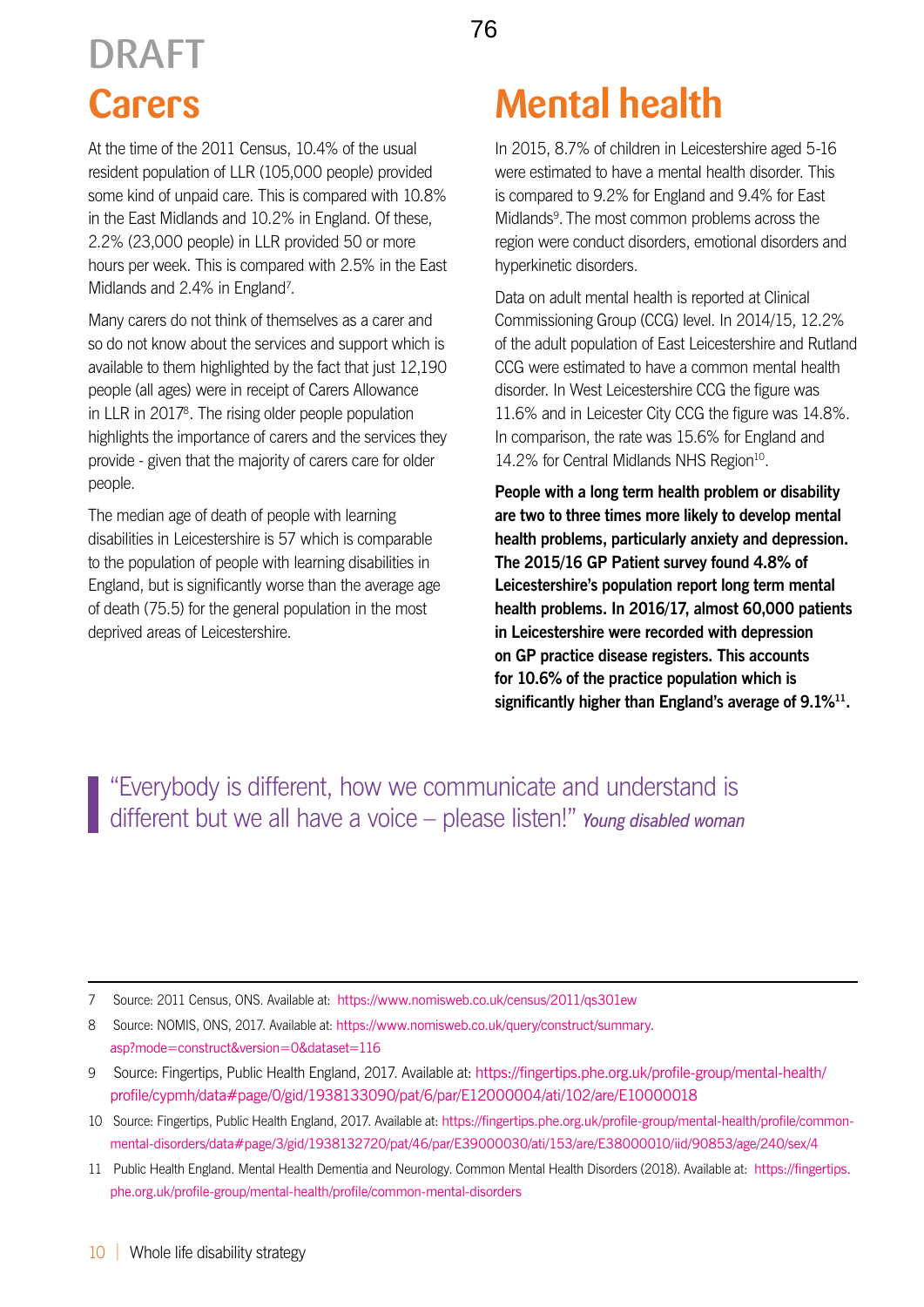## **Engagement**

Between January and September 2017, we carried out extensive engagement with disabled people, their parents and carers and with professionals working in this field.

We ran workshops, attended existing groups, and met with bodies set up to represent the views of disabled people.

During this engagement work we spoke to and took the views of over 1,000 people.

The engagement with disabled people was all carried out through face to face contact, often using card systems to ensure understanding, backed up by 'easy read' documents to help people assimilate the messages.

The voice of disabled people, being central to our thinking, planning, and delivery of services has driven the priorities for the strategy.

This strategy has also been developed in consultation with health and social care professionals, a range of public, private, voluntary and community sector organisations, including care and support providers.

### **What disabled people told us**

- Disabled people are telling us they are frustrated at having to repeatedly tell their story to different professionals, sometimes workers from the same teams. People with Mental health conditions have spoken about the stress they experience when reliving traumatic experiences through this process.
- Disabled people have described, in many of the forums, their desire for greater independence and to gain choice and control over their own lives.
- Many disabled people and parents/carers told us they find it difficult to navigate health and social care systems and feel they would benefit from a named individual to be able to call on at their time of need. They also described the many wasted hours for themselves and the many professionals trying to gain an understanding of their specific needs to provide the correct support.

• Disabled people and Parent/carers told us they experience difficult transitions, particularly from children's services to adult services. Many people described the anxiety they felt during this phase.

DRAFT

- Across the region duplication of services was highlighted by disabled people, parents and carers, and professionals as frustrating and wasteful. It was agreed that ensuring services and agencies work better together will make life easier for disabled people and their families.
- Disabled people expressed a desire to see better transport policies. Many felt the outlying districts of Leicestershire were not well served by public transport which meant they had to use more expensive transport options on a regular basis. Disabled people felt the current restriction on the use of bus passes before 9.30am impacted on their ability to take up work and volunteering opportunities. Also, making it difficult to take part in morning activities. The transport services across Leicester City were generally viewed as meeting people's needs.
- It is essential to involve disabled people, their families and disabled people's organisations and groups in decision making about services and access to places using their expertise from experience.
- To challenge thinking, support change in attitudes and inform that disability and making places accessible is everyone's responsibility and everyone has an important part to play.

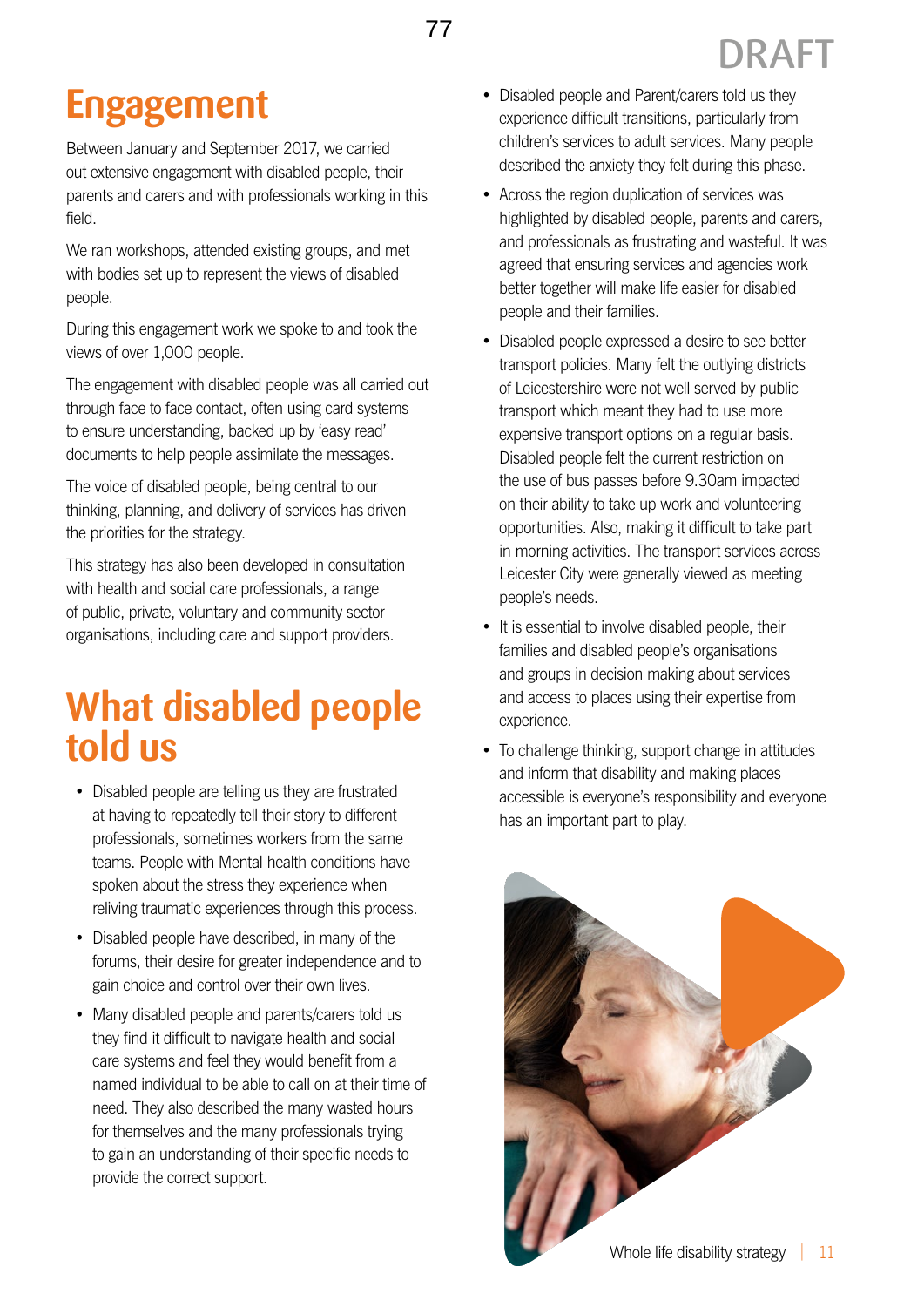### <span id="page-11-0"></span>**What are we doing about the concerns raised by disabled people?**

We are committed to addressing the concerns raised, in many instances, as concerns have been raised, staff have been deployed to consider how to take a response forward and action has already commenced, which further underlines a strategy of this nature has to be constantly evolving to truly reflect the needs of disabled people.

Partners have acknowledged how disabled people are concerned about the lack of integration and how that creates confusion for them. To start to address this concern a high-level workshop was organised for all the partners of the strategy to work together to address the specific concerns raised.

The outcomes of the workshop will form a high-level action plan and associated detailed action plans. Key elements of the work are captured below.

"We are tired of fighting for our children's care, please work with us, we can identify where there is wasted time and energy, we want to help to shape the services now and for the future." *Mother of child with PMLD*

#### You said  $\overrightarrow{O}$ We will Required outcomes Disabled people and parents/carers tell us they find it difficult to navigate health and social care systems • Work with disabled people and their families to explore what good care navigation could look like • Work with partners to explore the training needs for primary care staff in relation to supporting disabled people • People will experience improved navigation of services through developing lead professional roles • Front line workers will have a good awareness of the legal framework regarding Special Educational needs (SEN and Disability and have in place effective mechanisms to support the Education, Health and care assessment, review and transition process. • We are developing a Pathway to Adulthood" protocol to support effective transition from 14yrs onwards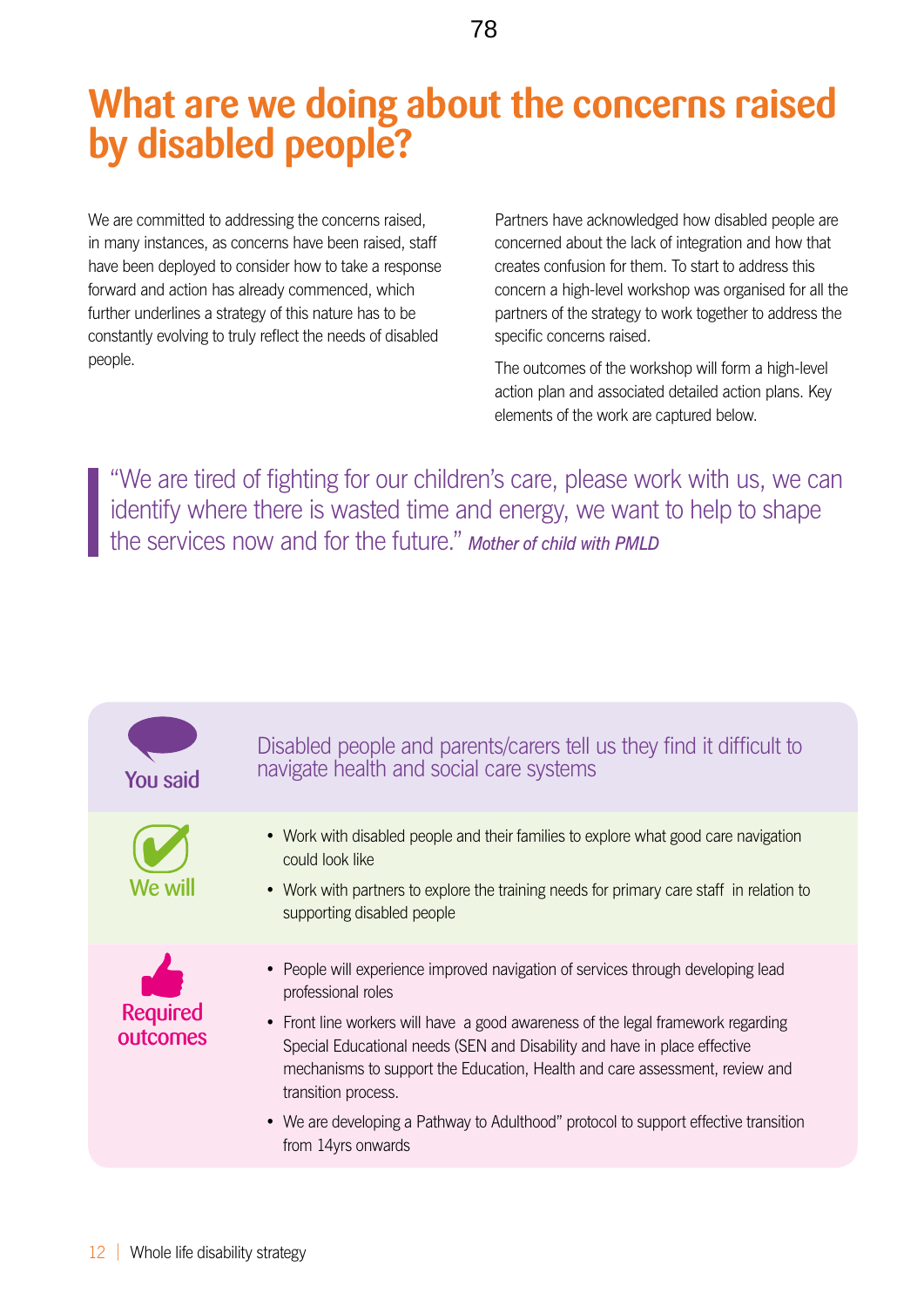





#### Disabled people desire greater independence

- Work with all partners to promote and extend opportunities for supported employment for disabled people
- Through the Learning Disabillity transforming care programme target the reduction in hospital admission by providing greater levels of community care
- Increase the number of opportunities for disabled people to have a home of their own through investing in more supported accommodation
- Continue to roll out local area co-ordination across the County to support disabled people to be active members of their communities
- Increase the numbers of people who are supported to manage their own care through increasing access to personal budgets, including personal health budgets and the development of Individual Service Funds
- There are various potential travel options available for disabled people across the county ranging from the commercial and County Council supported bus networks to Community Transport and Demand Responsive Transport etc. We will seek to ensure that disabled people are aware of the range of travel options that are available to them and what of these options the County Council is able to cost effectively provide within the resources available



• More disabled people will feel that they are being supported to be have choice and control over their own lives through having increased independence and being part of the community in which they live



- Disabled people are frustrated at having to tell **You said** their story many times.
	- Work together to improve the way we share information particularly between children's and adult services
	- Ensure that disabled people have copies of their assessment and support plans so that they can control who their information is shared with



• Disabled people and their parents/carers will have greater control over their own information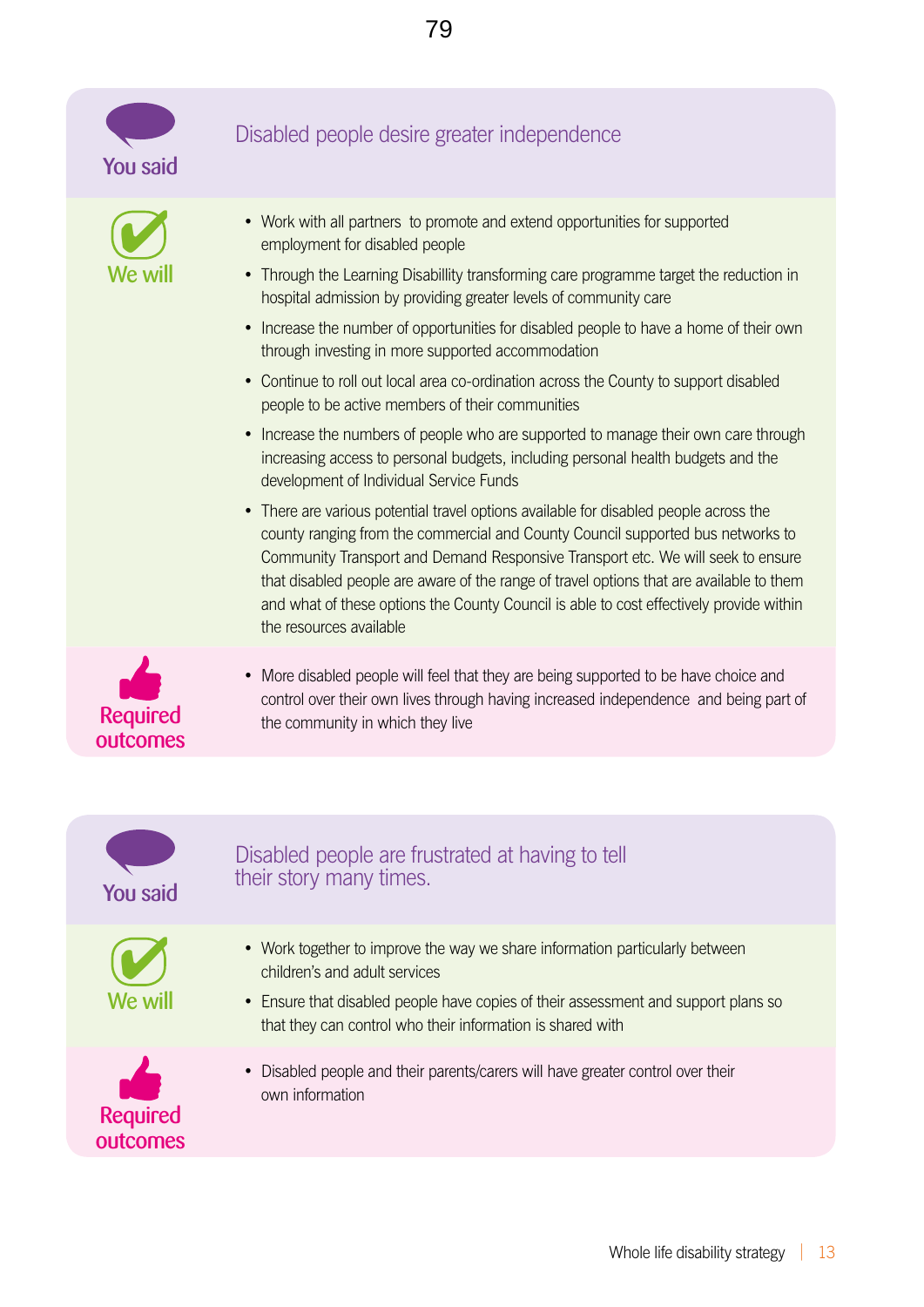

- Develop a clear 'offer' so that young people and their parents/carers have the information that they need to make an informed choice.
- Develop better joined up working between Children and Families Services and Adult Services so that changes and transitions can be managed carefully and at a pace that suits the young person.
- Work with Colleges, employers and other organisations to develop the range of education and employment opportunities, including supported internships.
- Take into account all aspects of the young person's life, including steps towards employment, independent living, community inclusion and health in the pathway to adulthood.
- Ensure we investigate the key issues for disabled people as they transition into their old age
- We are reviewing our 'School Readiness Strategy' to ensure that parents of a disabled child experience a joined up approach to early indentification and support. (Children and Families Plan, Priority One "Ensure the Best Start in Life")
- A person-centred process to support navigation through transition, from child to adulthood and on to older age



Required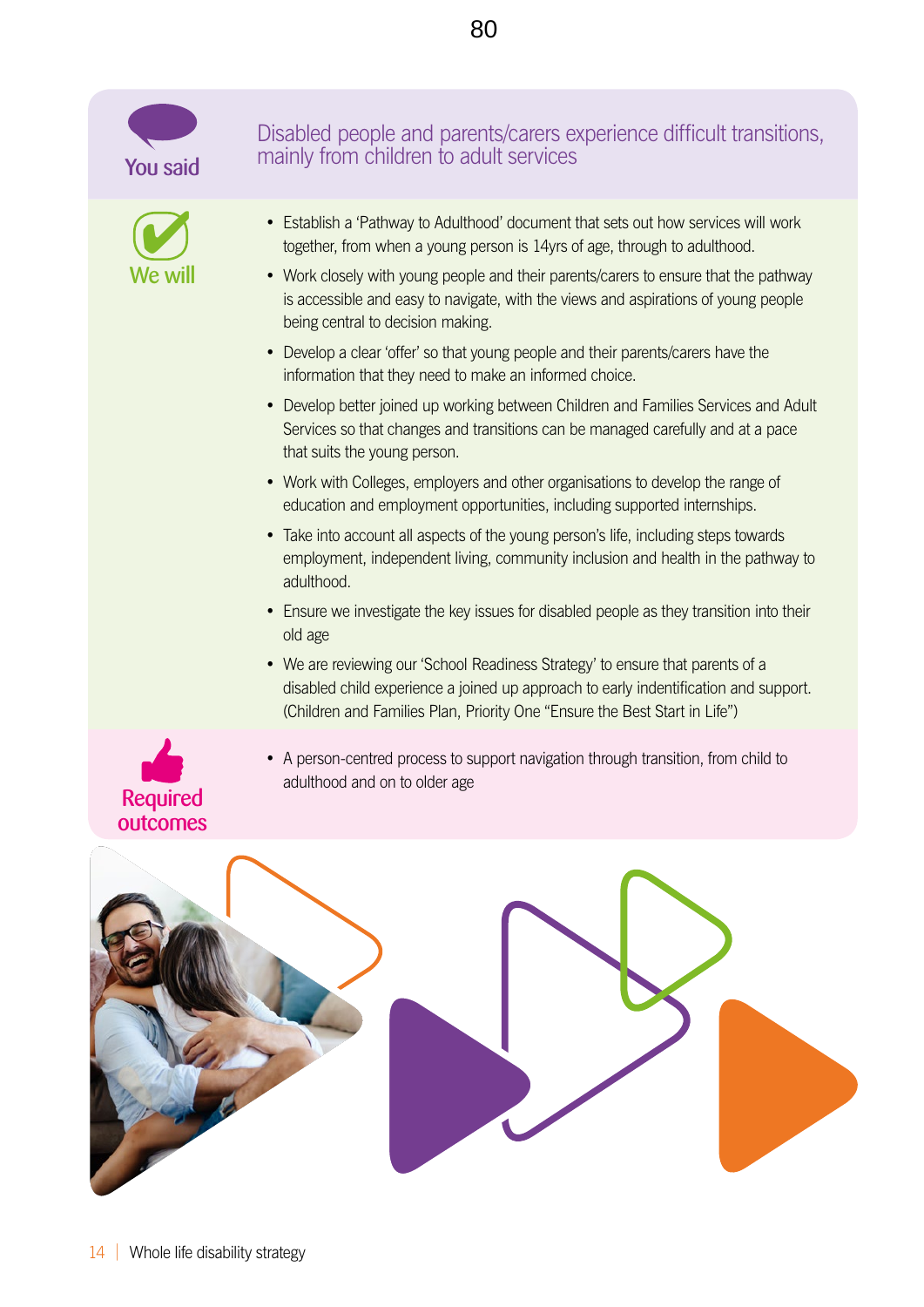### **What next ?**

This Strategy document supports the Council's ambitions as established the Strategic Plan, "Working together for the benefit of everyone: Leicestershire County Council's Strategic Plan 2018-22". The delivery of the strategy will contribute to all 5 strategic outcomes, however the implementation of the strategy will be overseen through the governance of the Wellbeing and Opportunity Outcome led by the Director of Adults and Communities.

We will review the strategy annually and a reference group will be developed to ensure that disabled people are partners in developing the detailed action plans and can hold us to account if we do not deliver on the things we have said we will do.

<span id="page-14-0"></span>81